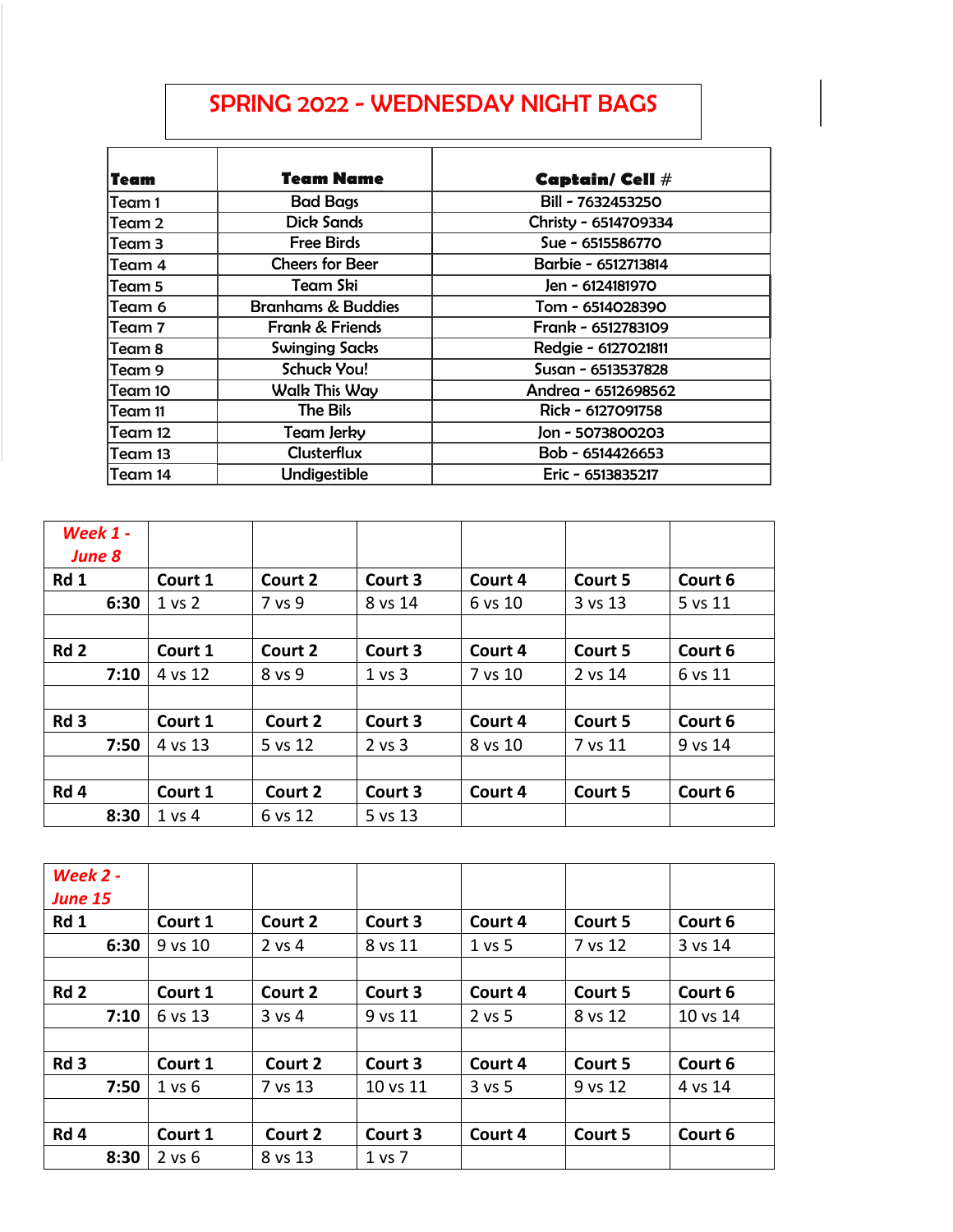| <b>Week 3 -</b><br><b>June 22</b> |                   |          |            |          |         |          |
|-----------------------------------|-------------------|----------|------------|----------|---------|----------|
| Rd 1                              | Court 1           | Court 2  | Court 3    | Court 4  | Court 5 | Court 6  |
| 6:30                              | 4 vs 5            | 10 vs 12 | 3 v s 6    | 9 vs 13  | 2 vs 7  | 11 vs 14 |
|                                   |                   |          |            |          |         |          |
| Rd <sub>2</sub>                   | Court 1           | Court 2  | Court 3    | Court 4  | Court 5 | Court 6  |
| 7:10                              | 1 <sub>vs</sub> 8 | 11 vs 12 | 4 vs 6     | 10 vs 13 | 3 vs 7  | 5 vs 14  |
|                                   |                   |          |            |          |         |          |
| Rd <sub>3</sub>                   | Court 1           | Court 2  | Court 3    | Court 4  | Court 5 | Court 6  |
| 7:50                              | 2 vs 8            | 1 vs 9   | $5$ vs $6$ | 11 vs 13 | 4 vs 7  | 12 vs 14 |
|                                   |                   |          |            |          |         |          |
| Rd 4                              | Court 1           | Court 2  | Court 3    | Court 4  | Court 5 | Court 6  |
| 8:30                              | 3 vs 8            | 1 vs 10  | 2 vs 9     |          |         |          |

| Week 4 -<br><b>June 29</b> |          |         |          |         |         |            |
|----------------------------|----------|---------|----------|---------|---------|------------|
| Rd 1                       | Court 1  | Court 2 | Court 3  | Court 4 | Court 5 | Court 6    |
| 6:30                       | 12 vs 13 | 5 vs 7  | 6 vs 14  | 4 vs 8  | 1 vs 11 | $3$ vs $9$ |
|                            |          |         |          |         |         |            |
| Rd <sub>2</sub>            | Court 1  | Court 2 | Court 3  | Court 4 | Court 5 | Court 6    |
| 7:10                       | 2 vs 10  | 6 vs 7  | 13 vs 14 | 5 vs 8  | 1 vs 12 | 4 vs 9     |
|                            |          |         |          |         |         |            |
| Rd <sub>3</sub>            | Court 1  | Court 2 | Court 3  | Court 4 | Court 5 | Court 6    |
| 7:50                       | 2 vs 11  | 3 vs 10 | 7 vs 14  | 6 vs 8  | 1 vs 13 | 5 vs 9     |
|                            |          |         |          |         |         |            |
| Rd 4                       | Court 1  | Court 2 | Court 3  | Court 4 | Court 5 | Court 6    |
| 8:30                       | 2 vs 12  | 4 vs 10 | 3 vs 11  |         |         |            |

| <b>Week 5 -</b><br><b>July 13</b> |         |         |         |         |         |         |
|-----------------------------------|---------|---------|---------|---------|---------|---------|
| Rd 1                              | Court 1 | Court 2 | Court 3 | Court 4 | Court 5 | Court 6 |
| 6:30                              | 7 vs 8  | 1 vs 14 | 6 vs 9  | 2 vs 13 | 5 vs 10 | 3 vs 12 |
|                                   |         |         |         |         |         |         |
| Rd <sub>2</sub>                   | Court 1 | Court 2 | Court 3 | Court 4 | Court 5 | Court 6 |
| 7:10                              | 4 vs 11 | 1 vs 2  | 7 vs 9  | 8 vs 14 | 6 vs 10 | 3 vs 13 |
|                                   |         |         |         |         |         |         |
| Rd <sub>3</sub>                   | Court 1 | Court 2 | Court 3 | Court 4 | Court 5 | Court 6 |
| 7:50                              | 5 vs 11 | 4 vs 12 | 8 vs 9  | 1 vs 3  | 7 vs 10 | 2 vs 14 |
|                                   |         |         |         |         |         |         |
| Rd 4                              | Court 1 | Court 2 | Court 3 | Court 4 | Court 5 | Court 6 |
| 8:30                              | 6 vs 11 | 4 vs 13 | 5 vs 12 |         |         |         |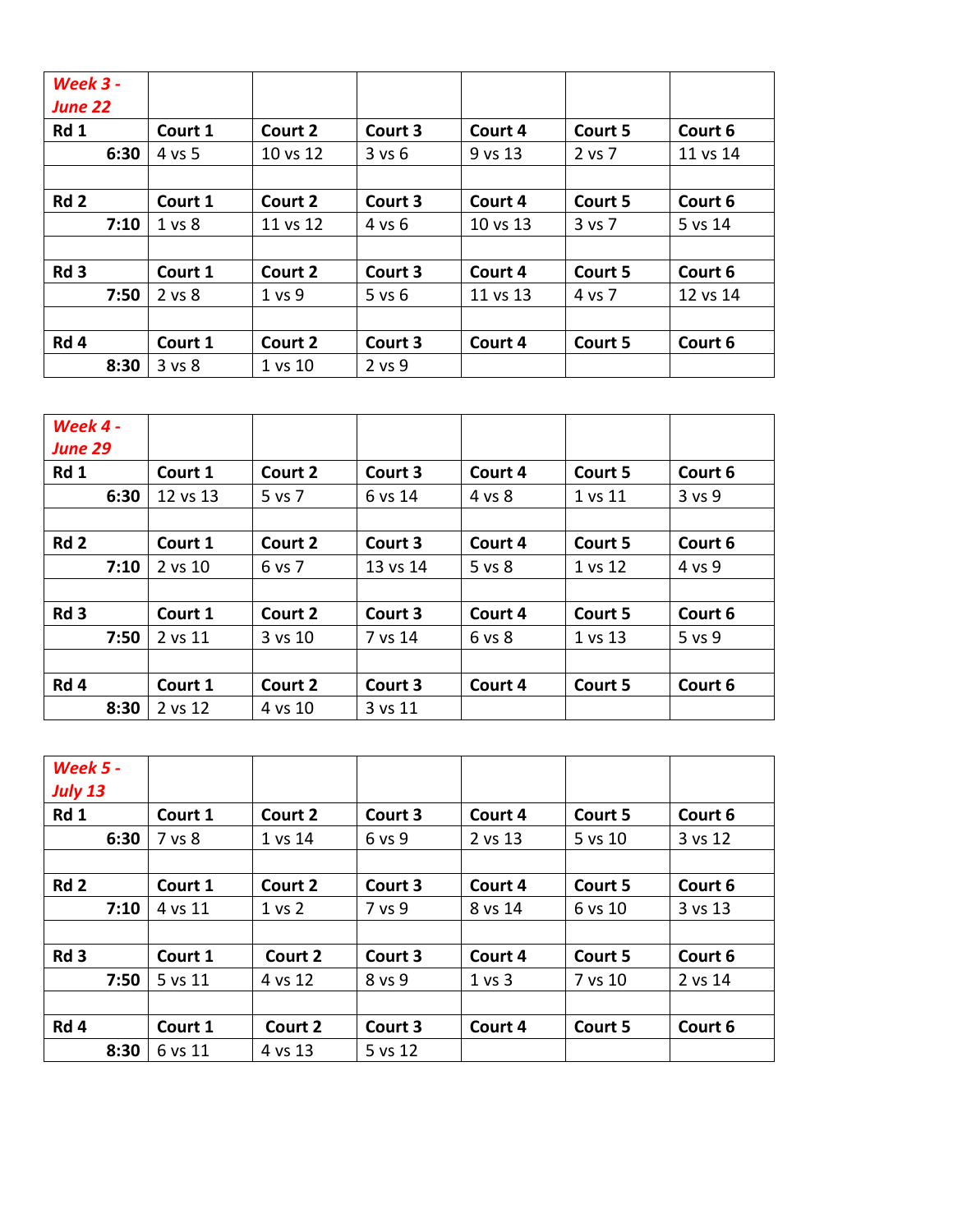| <b>Week 6 -</b><br><b>July 20</b> |            |         |                   |         |         |         |
|-----------------------------------|------------|---------|-------------------|---------|---------|---------|
| Rd 1                              | Court 1    | Court 2 | Court 3           | Court 4 | Court 5 | Court 6 |
| 6:30                              | $2$ vs $3$ | 8 vs 10 | $1$ vs $4$        | 7 vs 11 | 9 vs 14 | 6 vs 12 |
| 8:30                              | 4 vs 9     | 2 vs 11 | 3 vs 10           |         |         |         |
| Rd <sub>2</sub>                   | Court 1    | Court 2 | Court 3           | Court 4 | Court 5 | Court 6 |
| 7:10                              | 5 vs 13    | 9 vs 10 | $2$ vs 4          | 8 vs 11 | 7 vs 12 | 3 vs 14 |
| Rd <sub>3</sub>                   | Court 1    | Court 2 | Court 3           | Court 4 | Court 5 | Court 6 |
| 7:50                              | 1 vs 5     | 6 vs 13 | $3 \text{ vs } 4$ | 9 vs 11 | 2 vs 5  | 8 vs 12 |
|                                   |            |         |                   |         |         |         |
| Rd 4                              | Court 1    | Court 2 | Court 3           | Court 4 | Court 5 | Court 6 |
| 8:30                              | 1 vs 6     | 7 vs 13 | 10 vs 14          |         |         |         |

| Week 7 -<br><b>July 27</b> |          |            |          |            |         |                 |
|----------------------------|----------|------------|----------|------------|---------|-----------------|
| Rd 1                       | Court 1  | Court 2    | Court 3  | Court 4    | Court 5 | Court 6         |
| 6:30                       | 10 vs 11 | $3$ vs $5$ | 9 vs 12  | $2$ vs $6$ | 8 vs 13 | 1 <sub>vs</sub> |
|                            |          |            |          |            |         |                 |
| Rd <sub>2</sub>            | Court 1  | Court 2    | Court 3  | Court 4    | Court 5 | Court 6         |
| 7:10                       | 4 vs 14  | 10 vs 12   | 3 v s 6  | 9 vs 13    | 2 vs 7  | 1 vs 8          |
|                            |          |            |          |            |         |                 |
| Rd <sub>3</sub>            | Court 1  | Court 2    | Court 3  | Court 4    | Court 5 | Court 6         |
| 7:50                       | 4 vs 5   | 11 vs 14   | 10 vs 13 | 3 vs 7     | 2 vs 8  | 1 vs 9          |
|                            |          |            |          |            |         |                 |
| Rd 4                       | Court 1  | Court 2    | Court 3  | Court 4    | Court 5 | Court 6         |
| 8:30                       | 11 vs 12 | 4 vs 6     | 5 vs 14  |            |         |                 |

| Week 8 -<br>Aug 3 |            |          |         |          |         |         |
|-------------------|------------|----------|---------|----------|---------|---------|
| Rd 1              | Court 1    | Court 2  | Court 3 | Court 4  | Court 5 | Court 6 |
| 6:30              | $5$ vs $6$ | 11 vs 13 | 4 vs 7  | 12 vs 14 | 3 vs 8  | 1 vs 10 |
|                   |            |          |         |          |         |         |
| Rd <sub>2</sub>   | Court 1    | Court 2  | Court 3 | Court 4  | Court 5 | Court 6 |
| 7:10              | $2$ vs $9$ | 12 vs 13 | 5 vs 7  | 6 vs 14  | 4 vs 8  | 1 vs 11 |
|                   |            |          |         |          |         |         |
| Rd <sub>3</sub>   | Court 1    | Court 2  | Court 3 | Court 4  | Court 5 | Court 6 |
| 7:50              | 3 vs 9     | 2 vs 10  | 6 vs 7  | 13 vs 14 | 5 vs 8  | 1 vs 12 |
|                   |            |          |         |          |         |         |
| Rd 4              | Court 1    | Court 2  | Court 3 | Court 4  | Court 5 | Court 6 |